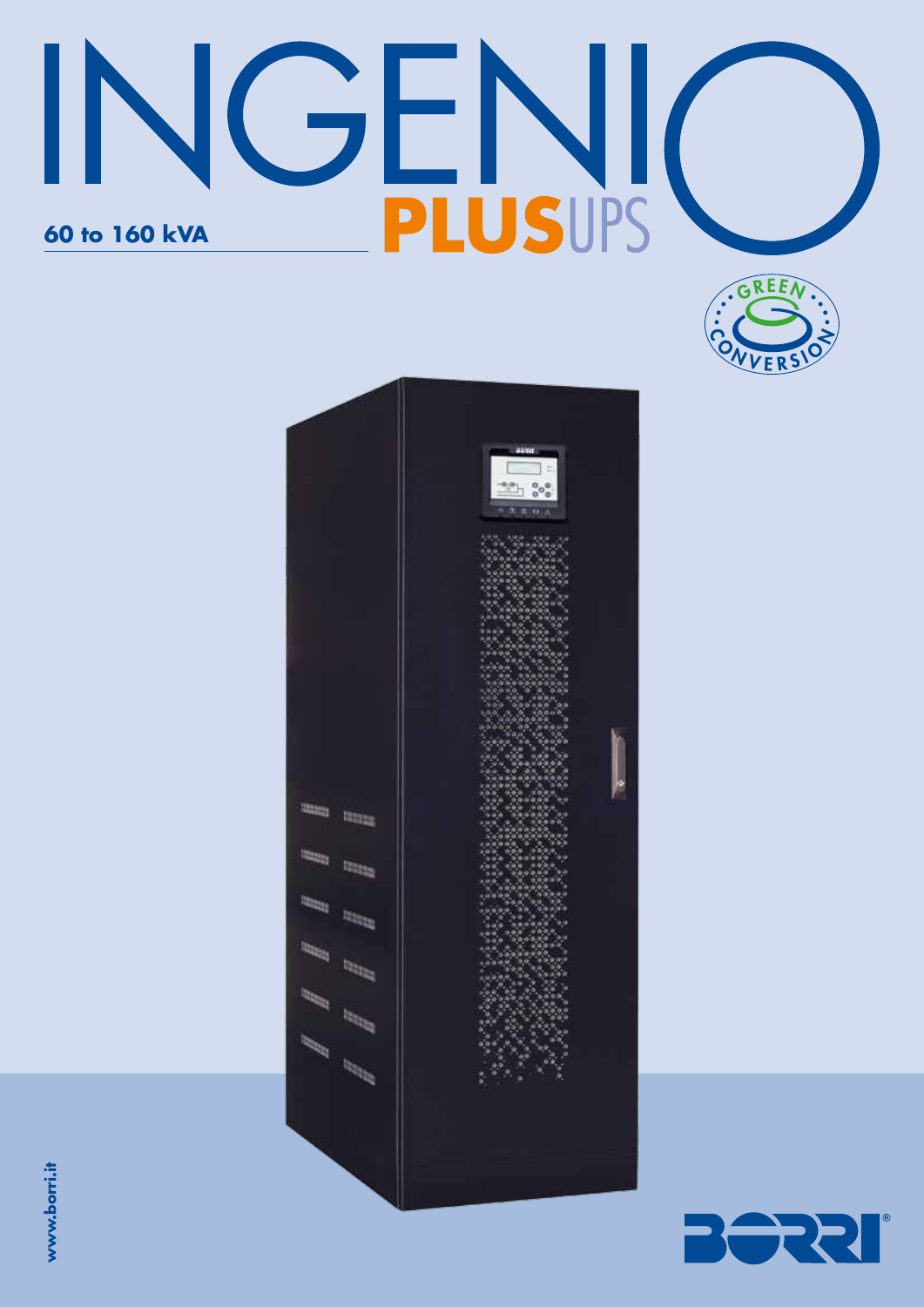

Low Total Cost of Ownership, efficient and compact solution for supplying reliable uninterrupted quality power to all critical applications in networking and small to medium data center, health, finance, industrial processing, building and transportation and for TLC. Featuring our patented Green Conversion technology INGENIO PLUS provides high efficiency and 100% battery life expectancy, ensuring low Capex and Opex.





# **Applications**

● Networking and telecommunication ● Data server ● Process automation ● Medical equipment

● Emergency and safety systems ●

Continuous cooling

## Features and benefits

- Continuous savings with our patented Green Conversion technology, providing high efficiency and life extension on UPS critical components'.
- Reduced floor space: lower environmental footprint with transformer free design and common battery management.
- Clean mains and full compatibility with Genset operation due to low input current distortion and soft start.
- No extra costs for oversizing electrical infrastructure and power factor correction thanks to 0.99 input PF.
- High flexibility for all types of loads with full output power rating and different operating modes.
- Optional clear and easy-to-use multi-language touch screen display.



Optional touch screen display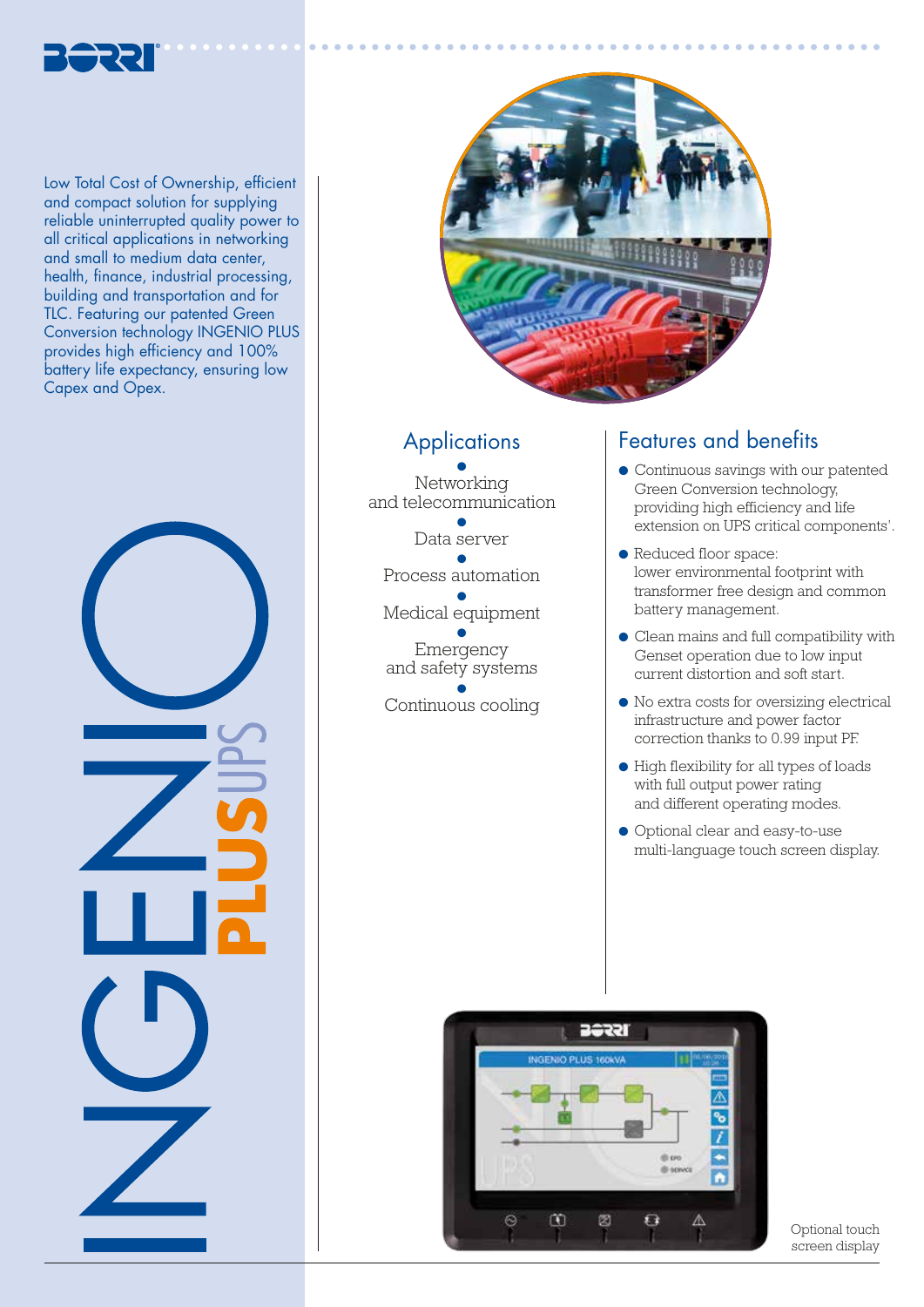

## Green Conversion

Green Conversion technology is based on our patented control algorithm, managing the battery-inverter subsystem to enhance system efficiency and to extend battery life. Borri's Green Conversion inverter design increases efficiency up to 96% from 25% system load, whilst reducing switching stress on all power components.

Benefits are up to 33% energy savings with respect to an older generation UPS.

The Green Conversion battery charger completely filters voltage ripple and floating voltage micro currents to the battery, which are the main causes of early battery ageing, extending the battery service life by up to 40%.

# High efficiency operations

The UPS is capable of different modes of operation for any application according to mains quality and load immunity so as to always deliver the best reliable quality power at the highest efficiency:

- on-line double conversion: VFI (Voltage Frequency Independent) double conversion total protection with up to 96% efficiency thanks to Green Conversion patented technology.
- ECO mode: suitable for stable mains, in VFD (Voltage Frequency Dependent) mode of operation, achieving more than 98% efficiency.
- Ultra High Efficiency: the most innovative power protection technology for high immunity grade applications, up to 99% efficiency, with the lowest Total Cost of Ownership.

Compact solutions for up to 15' of autonomy at 80 kVA

Available with 10 years' battery life expectancy

## Battery life care

Preserving battery's health is a key to capital expenditure protection and full availability of mission critical applications. INGENIO PLUS comes with advanced battery managing features, allowing for the best battery performance and extended battery life:

- Green Conversion Battery Care with adjustable cyclic charge (14-2 typical), providing 100% battery life and maximum energy savings.
- Dynamic Charging Mode: automatic adjusting of battery charging current, with priority to output loads, ensuring short charging times for long autonomy applications.
- Battery charging voltage temperature compensation to prevent excess battery charging and overheating.
- Automatic and manual battery test to detect battery performance deterioration.
- Common battery, the best option to reduce pricing and footprint.